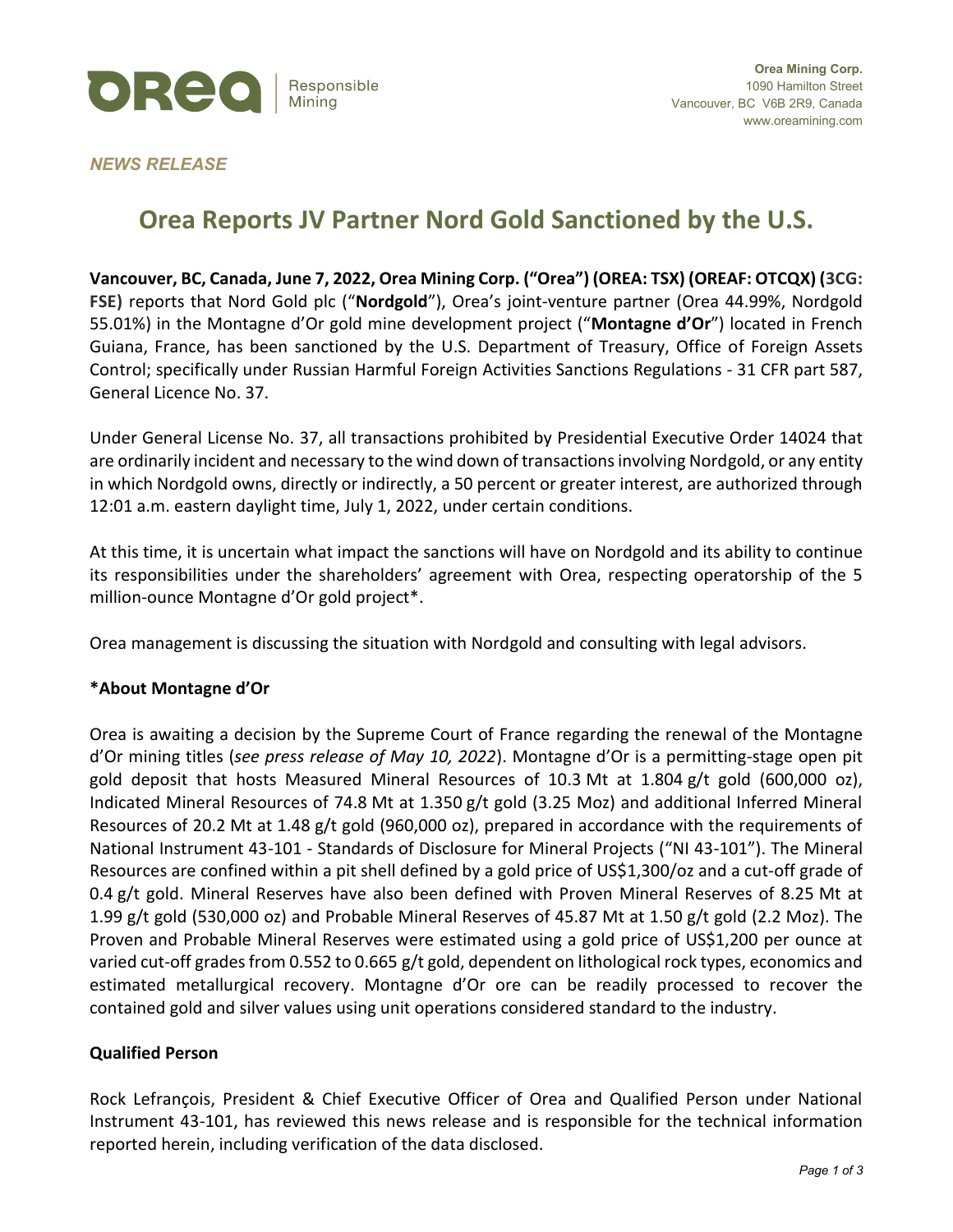For more about Orea visit the company's website at www.oreamining.com

ON BEHALF OF THE BOARD:

Rock Lefrançois President & CEO

For more information contact:

Investor Relations (604) 634-0970 or 1 888-818-1364 ir@oreamining.com

#### *Forward-Looking Statements*

*Certain statements made herein, including statements relating to matters that are not historical facts and statements of the Company's beliefs, intentions and expectations about developments, results and events which will or may occur in the future, constitute "forward looking information" within the meaning of applicable Canadian securities legislation ("forward-looking statements"). Forward-looking statements relate to future events or future performance, reflect current expectations or beliefs regarding future events and are typically identified by words such as "anticipate", "could", "should", "expect", "seek", "may", "intend", "likely", "budget", "plan", "estimate", continue", "forecast", "believe", "predict", "potential", "target", "would", "might", "will", and similar words, expressions or phrases (including negative variations) suggesting future outcomes or statements regarding an outlook. These include, but are not limited to, statements and information regarding: the Company's plans to construct and develop the Montagne d'Or project, including anticipated timing thereof; the timing, processes, outcome and other matters related to the renewal of the Montagne d'Or concessions, including the*  appeal from the French Government; the impact from rulings by the French Constitutional Court regarding the French Mining Code; the *satisfaction of regulatory requirements in respect of the permitting, construction and operation of the Montagne d'Or project, including but not limited to, the submission and processing of mine permit applications, the timing thereof and the timing of completion of environmental and engineering studies; the Company's ability to renew the concessions for the Montagne d'Or project and to comply with the conditions thereof; economic analysis for the Montagne d'Or project and related exploration objectives and plans; the conversion of mineral resources into mineral reserves and the conversion of inferred mineral resources into higher resource classification categories; the Company's objective of become an emerging gold producer; the acquisition of exploration projects including terms of acquisition, exploration or development plans, intentions to acquire additional exploration or development interests and the implications thereof; the elimination or reduction of costs in connection with the divestiture or abandonment of any project; the production capacity and potential of future plant and equipment; future exploration and mine plans, objectives and expectations and corporate planning of the Company, future studies and environmental impact statements and the timetable for completion and content thereof; impacts of government sanctions against the Company's joint venture partner; and statements as to management's expectations with respect to, among other things, the matters and activities contemplated in this news release.*

*Forward-looking statements are made based upon certain assumptions and other important factors that, if untrue, could cause the actual results, performance or achievements of the Company to be materially different from future results, performance or achievements expressed or implied by such statements. Such assumptions and analyses are made by the Company's management in light of their experience and perception of historical trends, current conditions and expected future developments, as well as other factors management believes are reasonable and appropriate in the circumstances. All assumptions and analyses are those of the Company's. There can be no assurance that such statements will prove to be accurate. Forward-looking statements are based on numerous assumptions regarding present and future business strategies, local and global economic conditions, and the environment in which the Company will operate in the future, including compliance by the Company with regulatory and permitting requirements applicable in French Guiana, the sufficiency of Company's working capital; the Company's ability to secure additional funding for the continued exploration and development of its properties; the price of gold and other metals; and the Company's ability to retain key personnel. You are hence cautioned not to place undue reliance on forward-looking statements.*